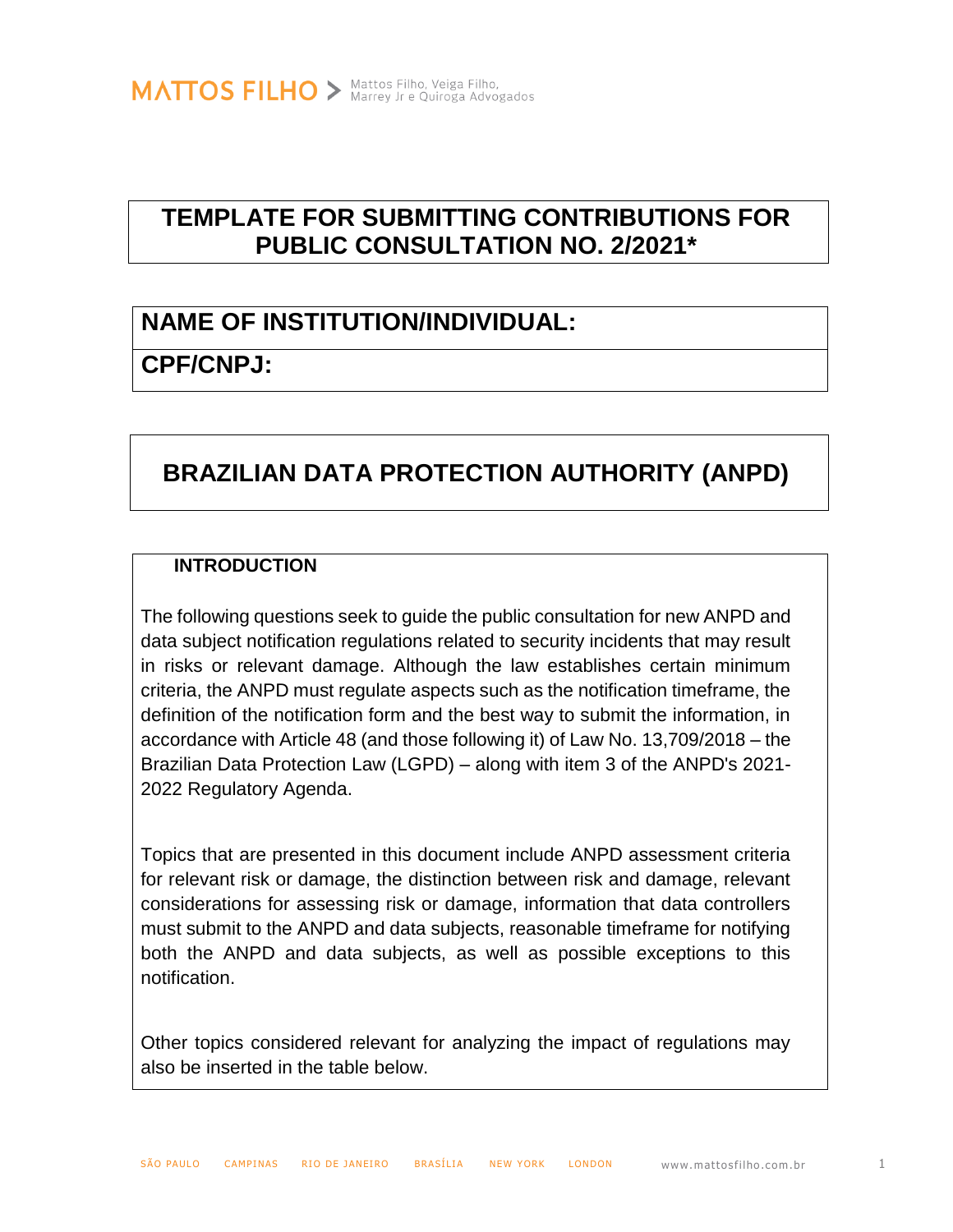MATTOS FILHO > Mattos Filho, Veiga Filho, Veiga Advogados

## **INCOMING CONTRIBUTIONS**

**IMPORTANT:** Comments and suggestions regarding this public consultation should be substantiated and justified. If international experience is cited, please insert the corresponding electronic address.

| <b>TOPIC/QUESTION</b>                                                                                                                                                                                                                                          | <b>CONTRIBUTION/INSTITUTION</b> |
|----------------------------------------------------------------------------------------------------------------------------------------------------------------------------------------------------------------------------------------------------------------|---------------------------------|
| When can an incident lead to relevant<br>risks or damage for the data subject?<br>What criteria should the ANPD<br>consider in assessing risks or damage<br>as relevant?                                                                                       |                                 |
| Should relevant risks or damage be<br>subdivided into further categories (e.g.<br>low, medium, high, etc.)? How should<br>these categories be distinguished?<br>Should low-level risks or damage be<br>considered relevant or irrelevant?                      |                                 |
| How should risks to the data subject be<br>distinguished from damage? How are<br>these concepts related?                                                                                                                                                       |                                 |
| What should be considered during<br>incident risk assessment?                                                                                                                                                                                                  |                                 |
| What information must data controllers<br>notify the ANPD about, in addition to<br>those already listed in §1º of Article<br>48?                                                                                                                               |                                 |
| What would be a reasonable timeframe<br>for data controllers to inform the ANPD<br>about a given security incident? (Article<br>48, §1°                                                                                                                        |                                 |
| What would be a reasonable timeframe<br>for data controllers to inform data<br>subjects of a given security incident?<br>(Article 48, §1°) What information<br>should this notification contain? Should<br>it differ from what is stated in Article 48<br>§1°? |                                 |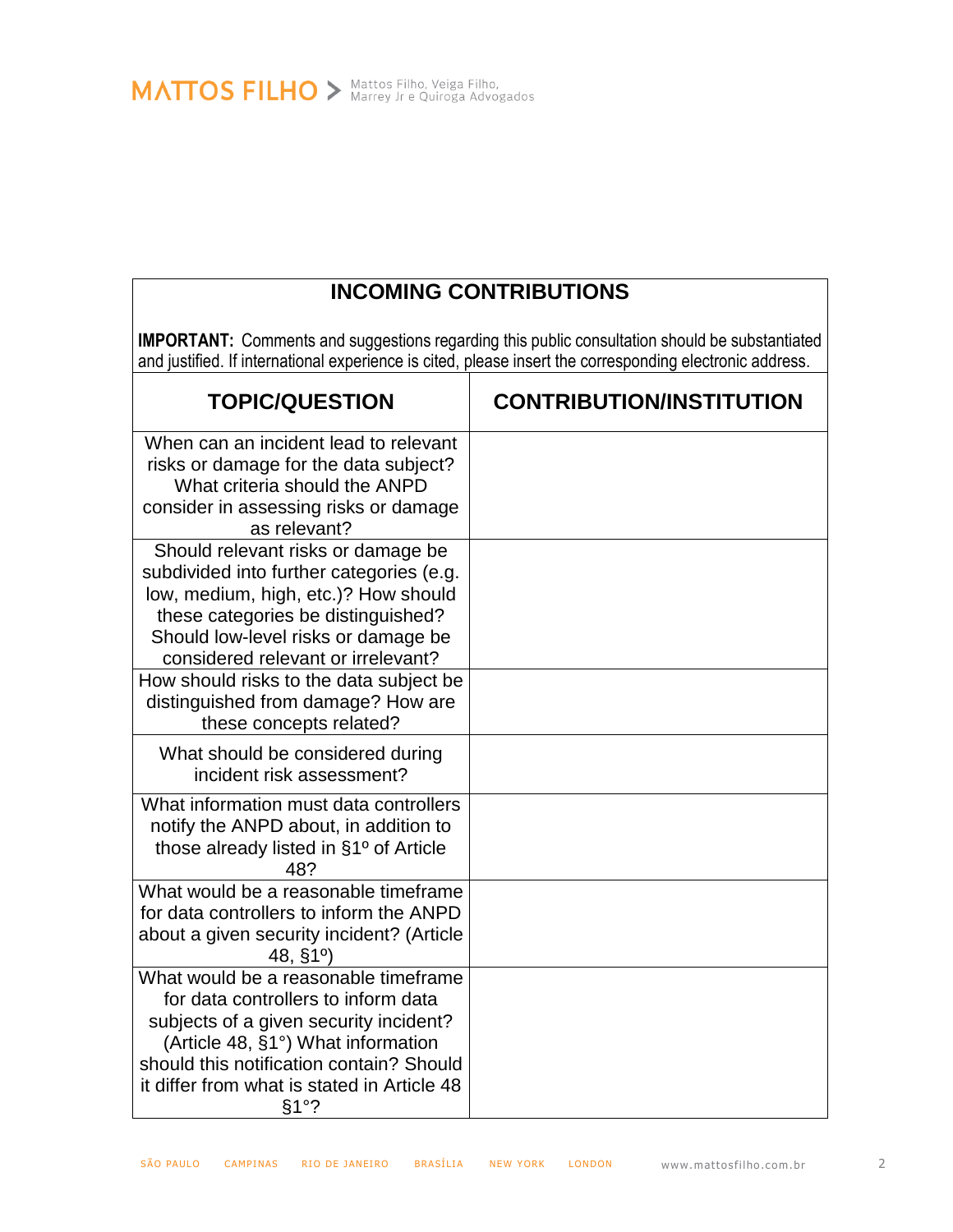# MATTOS FILHO > Mattos Filho, Veiga Filho,

| What is the most appropriate way to      |  |  |
|------------------------------------------|--|--|
| communicate an incident to data          |  |  |
| subjects? Should communication           |  |  |
|                                          |  |  |
| always be direct and individualized (by  |  |  |
| post, e-mail, etc.) or, in certain       |  |  |
| circumstances, should public forms of    |  |  |
| communication be allowed (press          |  |  |
| releases, internet publications, etc.)?  |  |  |
| In which situations should there be an   |  |  |
| exception to notifying the ANPD?         |  |  |
|                                          |  |  |
| In which situations should there be an   |  |  |
| exception to notifying data subjects?    |  |  |
|                                          |  |  |
| What possible criteria should be         |  |  |
| adopted by the ANPD when analyzing       |  |  |
| the severity of a security incident?     |  |  |
| (Article 48, $\S2^{\circ}$ )             |  |  |
| Is there a recommended methodology       |  |  |
| for analyzing the severity of a security |  |  |
| incident? If so, which one(s)?           |  |  |
| What measures, whether technical or      |  |  |
| administrative, should the ANPD          |  |  |
| determine data controllers take after    |  |  |
| the security incident is reported?       |  |  |
|                                          |  |  |
|                                          |  |  |
|                                          |  |  |
|                                          |  |  |
|                                          |  |  |
|                                          |  |  |
|                                          |  |  |
|                                          |  |  |
|                                          |  |  |
|                                          |  |  |
| <b>SUGGESTION OF REGULATION (IF ANY)</b> |  |  |
|                                          |  |  |
| Article, Xxxx                            |  |  |
|                                          |  |  |
|                                          |  |  |
| Article. Xxxx                            |  |  |